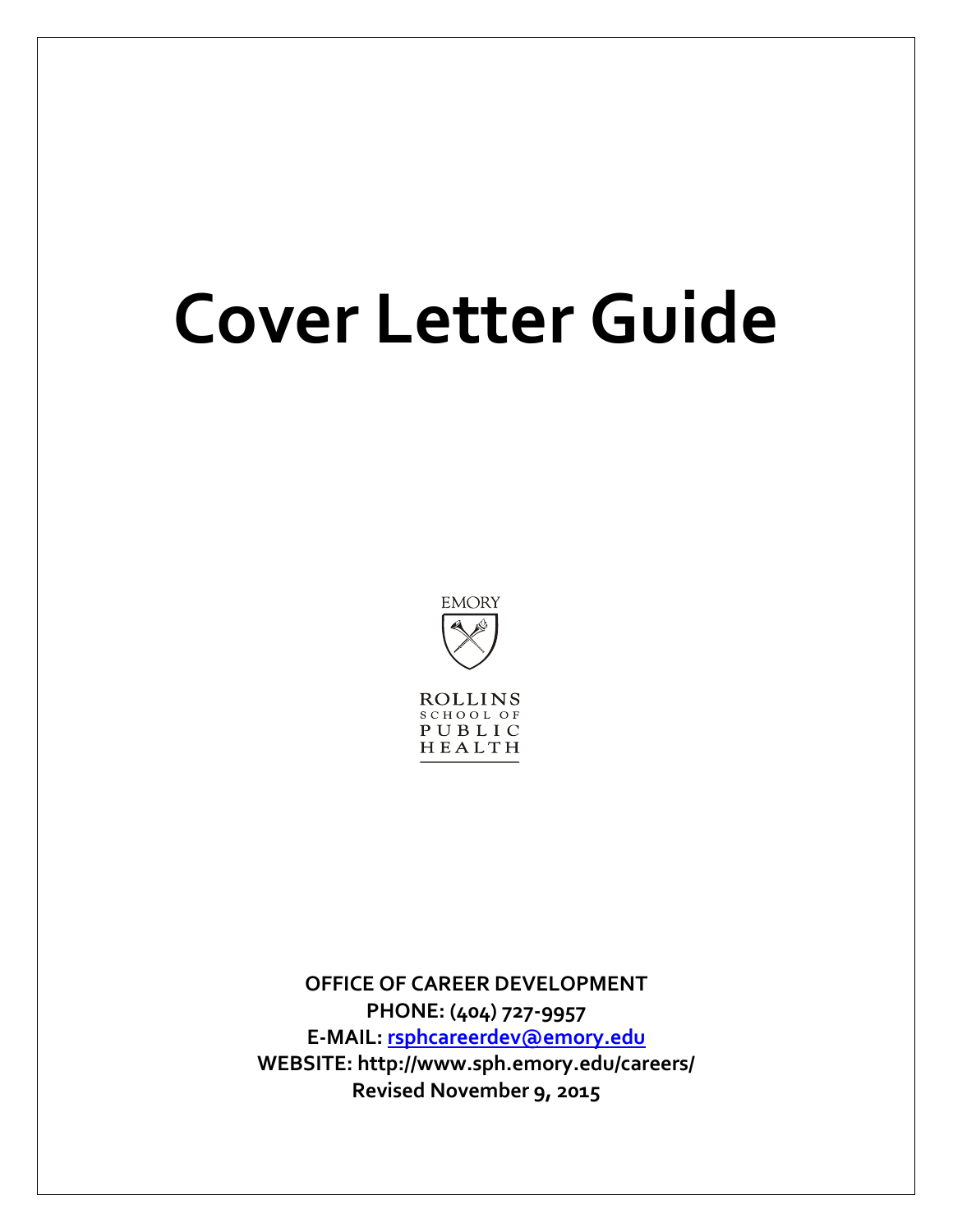### **TABLE OF CONTENTS**

|                                                            | <b>PAGE</b> |
|------------------------------------------------------------|-------------|
| I. WHY SHOULD YOU SEND A COVER LETTER?                     | 3           |
| <b>II. TYPES OF COVER LETTERS</b>                          | 3           |
| III. PREPARING TO WRITE A TRADITIONAL COVER LETTER         | 3           |
| IV. PARTS OF A COVER LETTER                                | 4           |
| V. TIPS FOR BLIND COVER LETTERS                            |             |
| <b>VI. FORMATTING YOUR LETTER</b>                          | 9           |
| <b>VII. IMPORTANT CONSIDERATIONS</b>                       | 9           |
| VIII.     APPENDIX – SAMPLE JOB DESCRIPTION & COVER LETTER | 10          |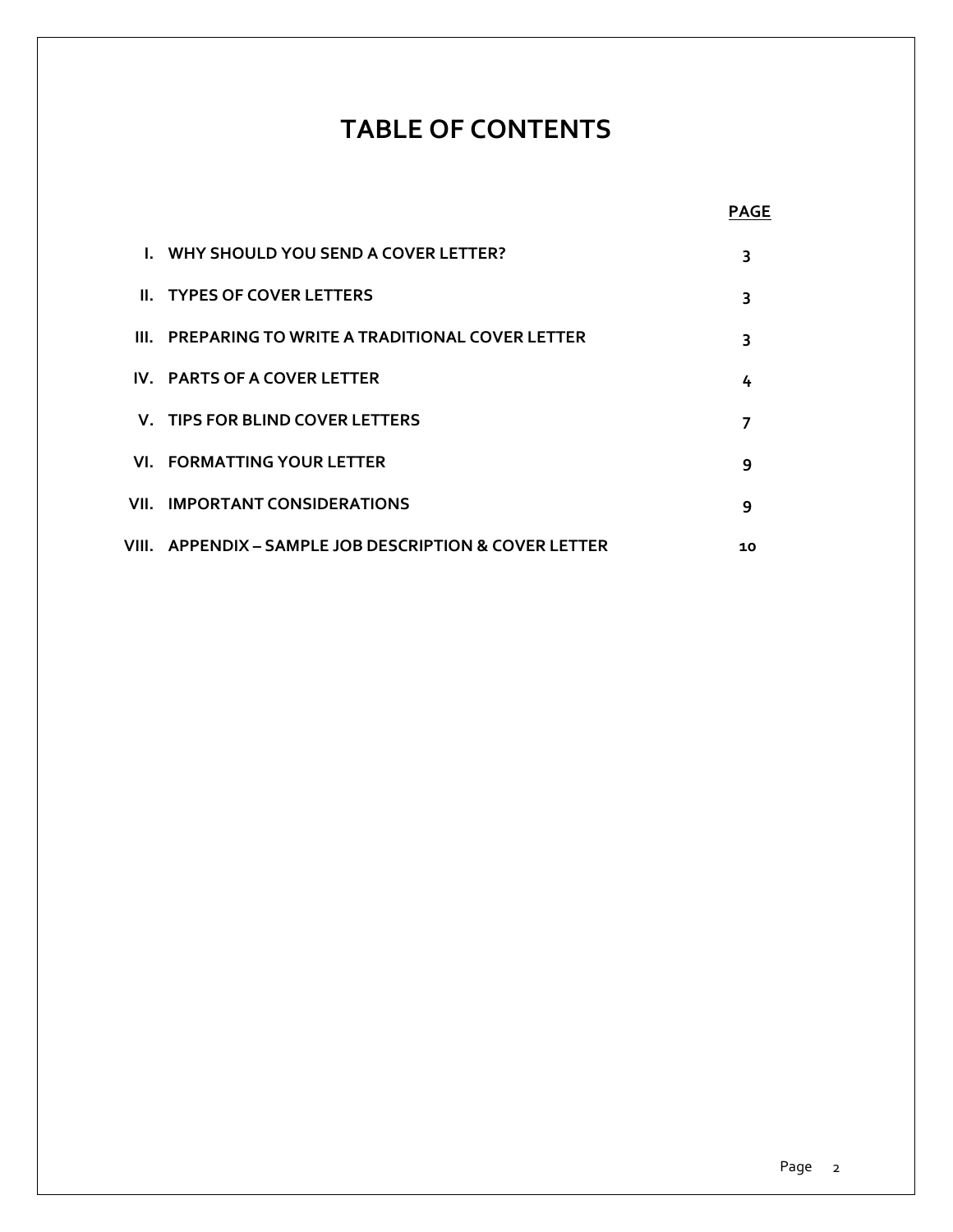#### **WHY SHOULD YOU SEND A COVER LETTER?**

A well-crafted cover letter is a necessary accompaniment to your résumé. It highlights the qualifications you possess that are most relevant to the position at hand, and is an excellent means of demonstrating your written communication skills. In addition, a cover letter can be used to explain potential résumé issues such as time gaps or lack of experience, and is a way to express your excitement about a position.

A cover letter should *always* be included when sending your résumé for any purpose, *unless* explicitly instructed not to. The letter should:

- $\checkmark$  Explain why you are sending your résumé
- $\checkmark$  Provide any requested information
- $\checkmark$  Call attention to your relevant skills
- $\checkmark$  Reflect a positive attitude, and
- $\checkmark$  Convince the reader to look at your résumé

#### **TYPES OF COVER LETTERS**

There are several different types of cover letters you may send.

- A *letter of application* is sent in response to an advertised job opening that you read or hear about.
- A *prospecting/blind cover letter* is sent to inquire about positions in an organization in which you are interested. These are far more effective if you have made a contact within the organization.
- A *networking letter* is sent to request assistance in your job search for instance, to conduct an informational interview with someone to learn about what they do and the field, and *not* to obtain a position.

Your letter should be tailored for its purpose. If you send out a blanket form letter, it could be worse than sending nothing at all.

 Be careful when editing an existing letter for a different position – it's very easy to leave a reference to the former organization, which would automatically be a deal-breaker in most situations.

#### **PREPARING TO WRITE A TRADITIONAL COVER LETTER**

The first step to writing a cover letter is to carefully evaluate the job description and research the organization.

- Highlight or underline the main qualifications and duties of position.
- Examine your résumé to determine where you have developed these skills.
- You may not have all of desired skills. It's okay it's good to have room for growth in a position.
- If you possess at least 70% of the skills, it is a good idea to apply.
- Be sure to highlight those areas in which you have the greatest strengths and experience.

Researching a company is key before sending a cover letter and résumé, and even more so prior to an interview. Your first line of research, and the easiest, is to examine the company's website. This should be sufficient for ensuring that your cover letter is tailored. Once you line up an interview you may want to do further research by examining annual reports or publications, and through networking.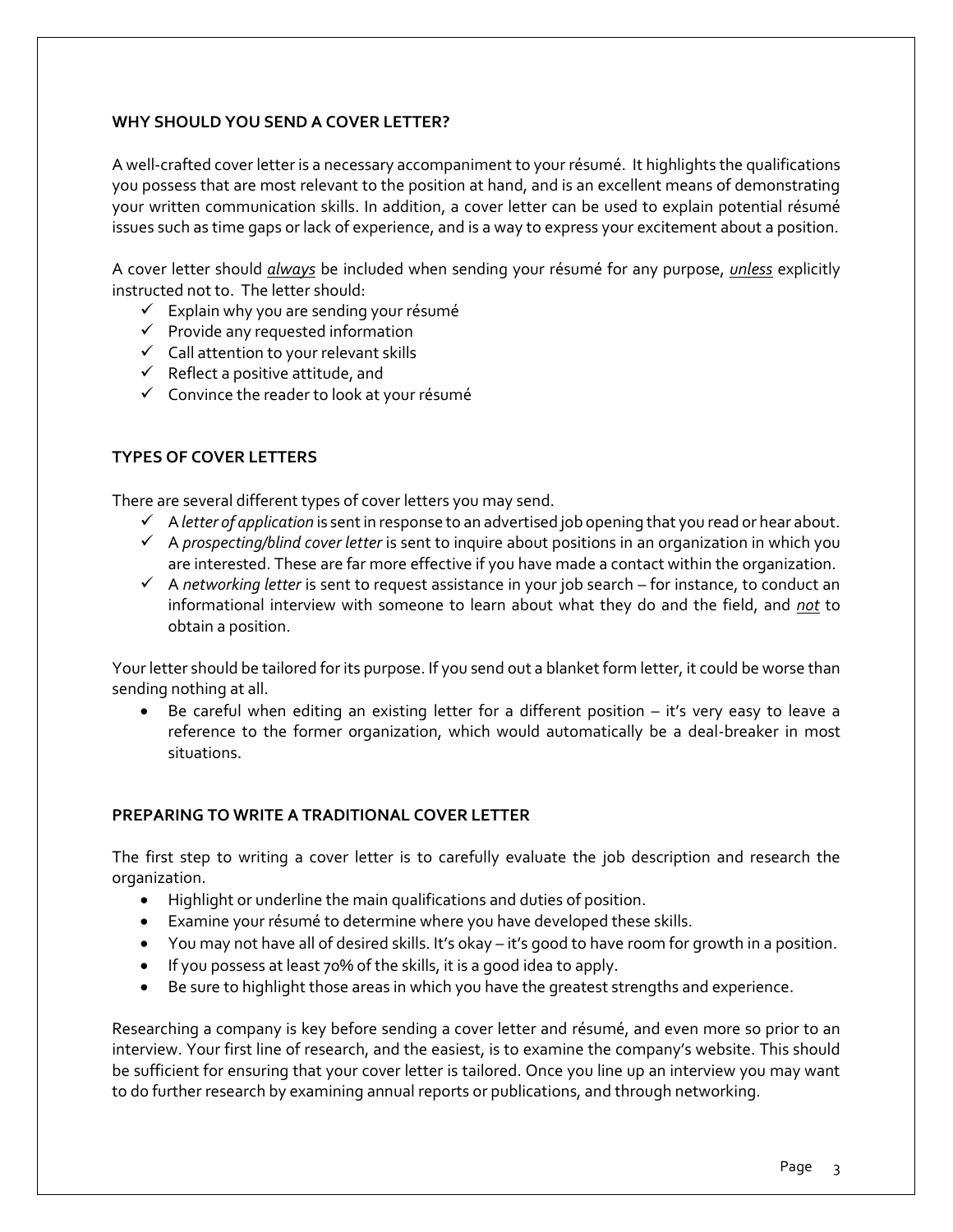#### **PARTS OF A COVER LETTER**

#### *Part 1 – The Introduction*

The first section of your cover letter should address why you are writing and it may also address who you are, including why you are the best fit for the position.

It's best to address your letter to a specific person, so always research the company to find out the name of an individual in order to address your letter properly. Often the best person to contact is the head of the department in which the position is located or in which you want to work. The addressee is often listed on the job description itself in the "how to apply" or "send inquiries to" section of the job briefing. Whenever possible, always address the hiring person formally by their last name (i.e. "Dear Dr. Jones" or "Dear Mr. Jennings"). If no proper name has been provided and cannot be obtained, then "Dear Recruiter" or "Dear Hiring Manager" is acceptable.

Be sure to identify exactly what position you are applying for, as there may be several available within an organization, using a requisition or job number when one exists. It's also a good idea to state where you learned about the position, such as a website or listserv.

If you were referred by someone you know within the organization or who knows the individual to whom you are writing, this is a strong addition to your résumé and should come in the first sentence (i.e. "I was referred to you by John Smith regarding the Project Coordinator position"). Current employees are among the best sources of referrals. Many firms report that 40-50% of their openings are filled by candidates referred to by staff members. Moreover, companies view such candidates more favorably than those brought in through other methods, because they already know something about the organization and have a personal connection with it.

In your opening paragraph, give a brief synopsis of your background (i.e. degree and area(s) of experience).

Here are some tips for your introductory paragraph:

- $\checkmark$  Use an appropriate greeting in the salutation, such as "Dear" and use proper names if known
- $\checkmark$  Use the professional title (Mr., Ms., or Dr... never Mrs.) followed by last name do not include the first name here
- $\checkmark$  Use professional language
- $\checkmark$  State your purpose for writing
- $\checkmark$  Be specific name the position and organization
- $\checkmark$  Reference position number and/or advertising location
- $\checkmark$  Provide brief description of who you and why you are a good candidate for position based upon your experience or education

#### **GOOD EXAMPLE**

Dear Ms. Smith,

I am writing to express my interest in the Research Assistant position (Requisition #10209) currently open in the Division of Nutrition and Physical Activity of the Centers for Disease Control and Prevention (CDC) advertised through LinkedIn. My previous research experience in obesity and nutrition coupled with my current Master of Public Health degree in Epidemiology make me an ideal candidate for the position.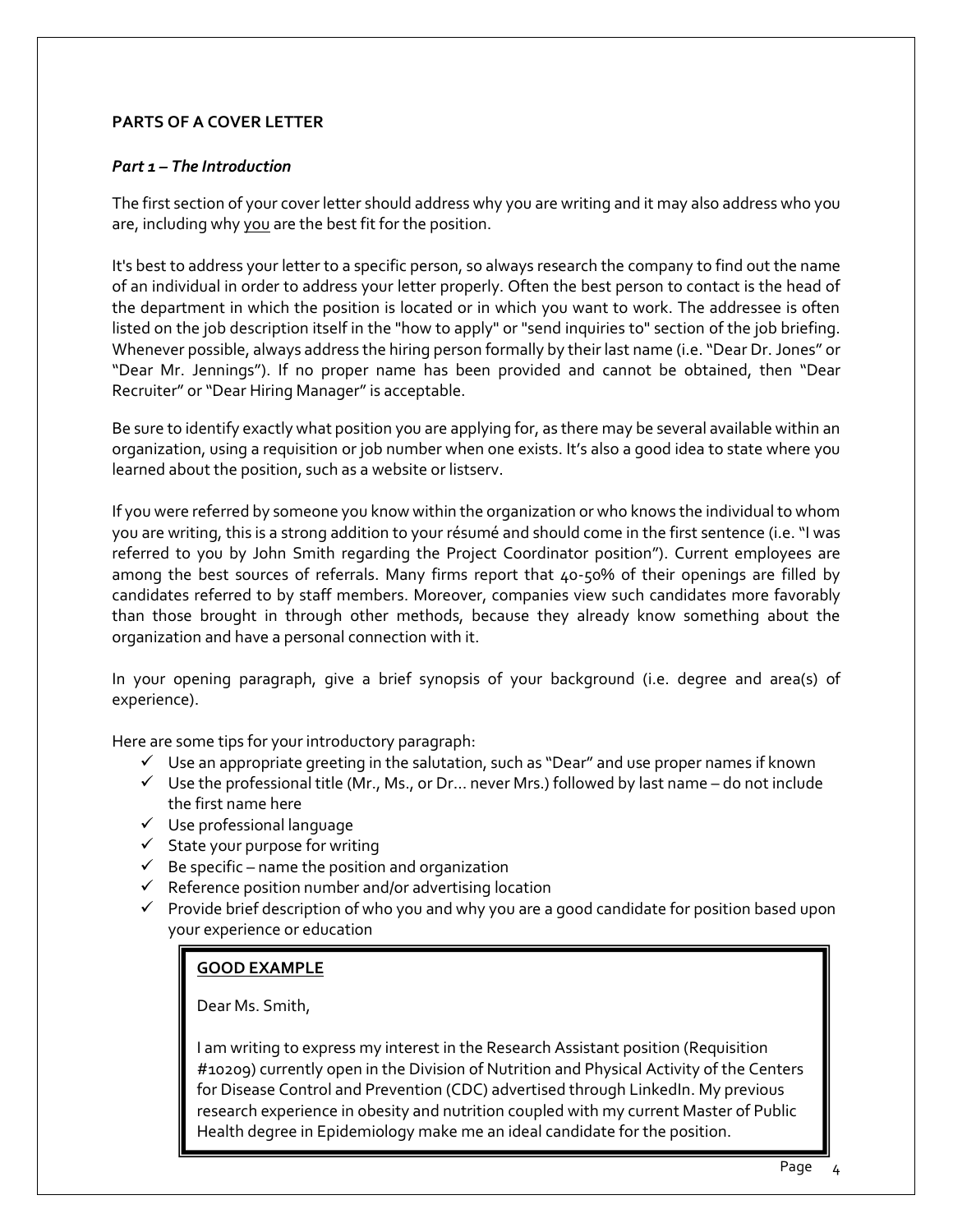#### **POOR EXAMPLE**

Hi Barbara Smith,

My name is Bob Jones and I want to apply for a position in your office.

The example above is poor because:

- The salutation is informal
- You need not state your name in the body of the letter as it is already in the header and signature. This is a formal letter, not a phone conversation.
- You must be specific in regards to the position for which you would like to be considered.

#### *Part 2 – Demonstrating your qualifications*

The majority of your letter should consist of a demonstration of your skills relevant to the position. You should not summarize your entire work history – rather, you should relay your key qualifications for the position.

You should demonstrate *how* you have developed the skills needed, instead of providing soft statements without any backup. Your primary purpose is to validate your competencies through relevant work experiences. Example:

*Soft statement:* "I have excellent evaluation skills"

*Strong statement:* "I refined my evaluation skills while serving as a graduate assistant at the Tobacco Technical Assistance Consortium, where I conducted phone interviews, entered, and analyzed qualitative data as part of a process evaluation of a capacity-building program for state tobacco control programs."

While you should use your own words in the letter, you should also include some of the key words from the position description, such as those you highlighted when evaluating the description. This is especially important if your materials are being sent to HR instead of the hiring manager, because they may not be familiar with the field and/or use scanning software to look for key words and phrases in your cover letter and résumé.

Don't assume the reader understands the nature of your work, so refrain from using jargon or slang terminology specific to your position or organization. Do not assume that the reader has already viewed your résumé, so you should refrain from making references such as "as you can see on my résumé…"

Here are some tips for the part of your letter demonstrating your qualifications:

- $\checkmark$  Relate key experiences to position requirements
- $\checkmark$  Highlight only those experiences that are relevant to the position requirements
- Do not regurgitate your résumé or write your biography
- $\checkmark$  Replace "soft" statements with strong statements that demonstrate your work experience
- $\checkmark$  Use relevant terms and phrases from the description in order to address position requirements
- $\checkmark$  Keep this part of the letter to 1 or 2 paragraphs max
- Don't discount your academic and school-related experiences, even if they were unpaid or volunteer opportunities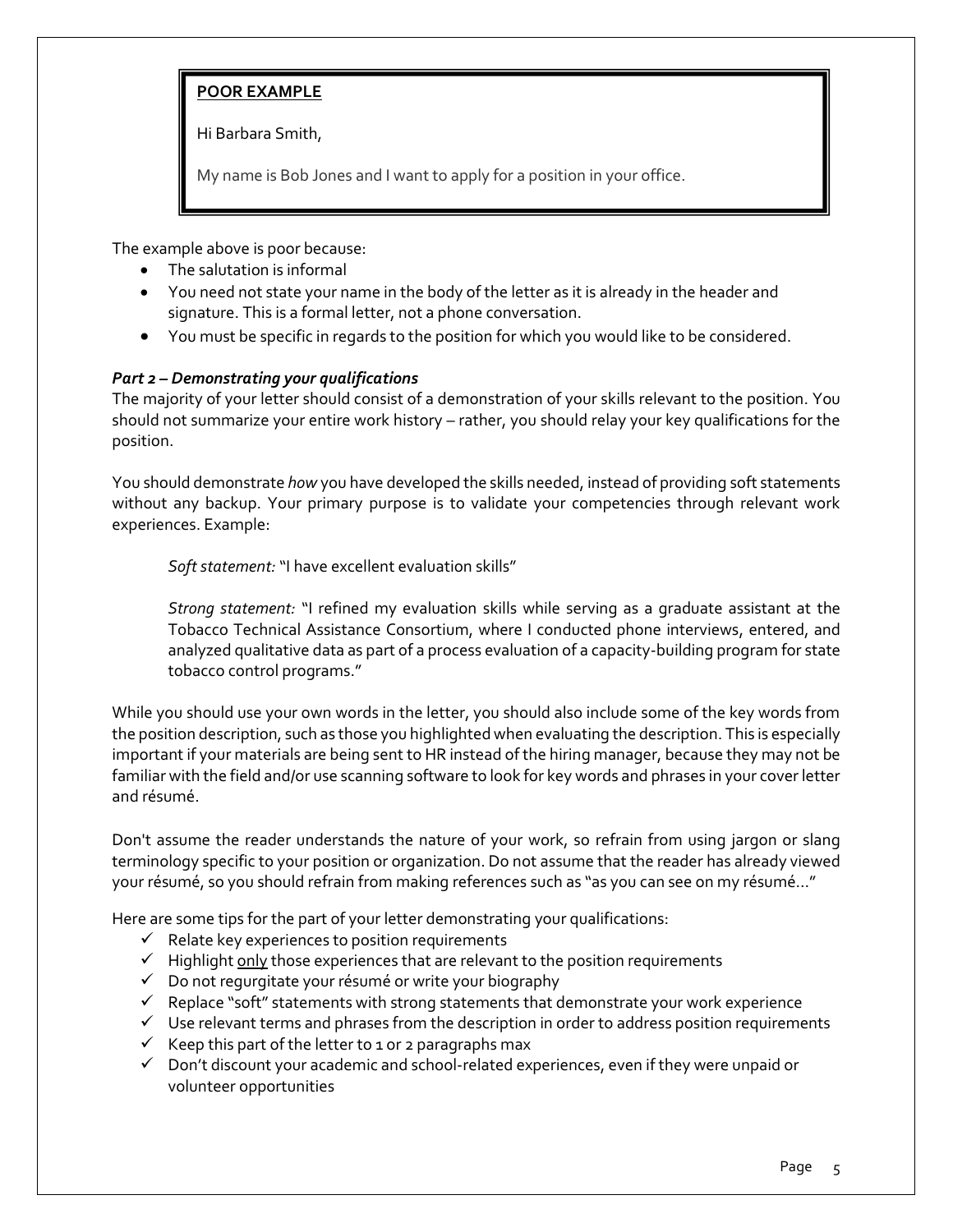#### **GOOD EXAMPLE**

As an undergraduate, I spearheaded the Lead Education and Awareness Program (LEAP), as part of my passion for environmental justice. The program encouraged University of California-Berkeley students to educate the community about toxic hazards, lead poisoning, pollution, and prevention. I organized presentations surrounding community needs at local college campuses and community centers in underrepresented and underserved communities that were at higher risk of hazardous exposures. Through this experience, I became comfortable creating and managing activities aimed at enhancing environmental justice and awareness. My continued success through the LEAP program opened the door to other opportunities with the City of Oakland and Oakland Unified School District. Collaborating with non-profit organizations, law enforcement and universities, I used my public health sciences skills to effectively communicate with communities of different ethnic and cultural backgrounds.

#### **POOR EXAMPLE**

Through my education and work experiences, I have become skilled at monitoring and evaluation. I also have experience planning and designing programs and working in teams.

The example above is poor because it is not descriptive enough and is too vague. The good example provides examples to validate the individual's skills and utilizes many of the key words from the position description.

#### *Part 3 – The closing*

In the final paragraph of your letter, you should sound excited about the position, telling them why you're eager to come work for them. This is where your research on the company and its mission can come in. You may wish to start with a statement expressing your eagerness such as:

*"I am excited about the opportunity to contribute my research and quantitative skills to your work in infectious disease clinical trials..."* 

*"I strongly believe in XYZ's mission of advancing the ability of women to access affordable reproductive health care."*

*"I am eager to be a part of your team and am confident that my enthusiasm and flexibility will be a valuable asset to your organization."*

You can also provide a summary statement about the skills you have to offer them as a last pitch. You should keep the focus here on what you have to offer them, with the exception of when you are applying to an internship or other training program. For these programs, you may have to write a personal statement or a cover letter, and it would be appropriate to mention how the training program (i.e. fellowship) will help you reach your career goals.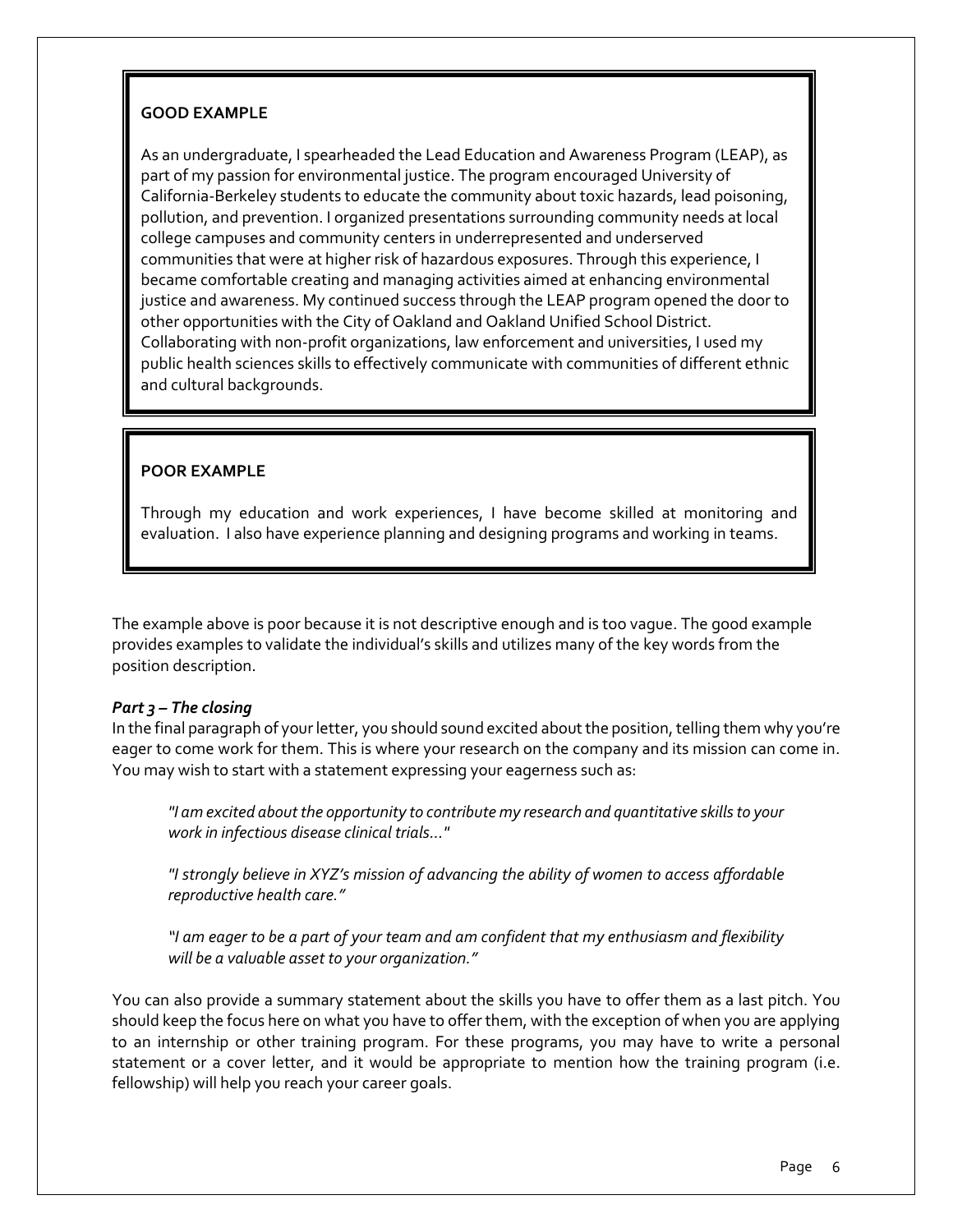In your final sentences, you should thank the individual for their time and let them know how they can reach you.

Here are some tips for your closing paragraph:

- $\checkmark$  Disclose motivation sound excited and tell them why you want to work for their organization
- $\checkmark$  Keep the focus on what you can do for them... unless you are applying for a training or fellowship program, where it is understood that you will receive training and mentorship
- $\checkmark$  Provide best contact information
- $\checkmark$  Thank them for their time

#### **EXAMPLE**

I would love the opportunity to work for my alma mater, as I can help Vanderbilt develop and maintain lasting, employer and student relationships for years to come, especially in the educational, business and health-related fields. My recruitment experience, program management and determination to achieve maximum success would make me an asset to your team. I would welcome the opportunity to discuss my qualifications with you further, and can be reached at (404) 555-5555 or via e-mail at [astudent@sph.emory.edu.](mailto:astudent@sph.emory.edu) Thank you for your time and consideration.

Sincerely,

Any Student

#### **TIPS FOR BLIND COVER LETTERS**

A blind or unsolicited cover letter may seem tricky but is a pro-active technique you may use when trying to find a job, internship or other opportunity. This approach is also a great networking tool and can often find unadvertised positions or even create positions. The most common situations in which you would write a blind cover letter are when:

- 1. Someone has given you the name of a professional to contact
- 2. You want to work with a specific organization but do not have any contacts
- 3. An organization is hiring but there are no current positions that match your qualifications

Understand that if you send an unsolicited cover letter (i.e. a letter addressed to an individual or organization without the purpose of applying for a particular position), you should respect the reader's time by getting to the point quickly and maintain your objective throughout the letter. You must remain extremely polite and considerate throughout your letter – remember that you are essentially asking for a favor.

Even more so than with a traditional letter of application, a referral from someone connected to the organization and/or receiver will greatly strengthen your letter and likely guarantee it will receive more attention. You will also be far more likely to get results if you address your letter to a specific individual, rather than to Human Resources or an entire department.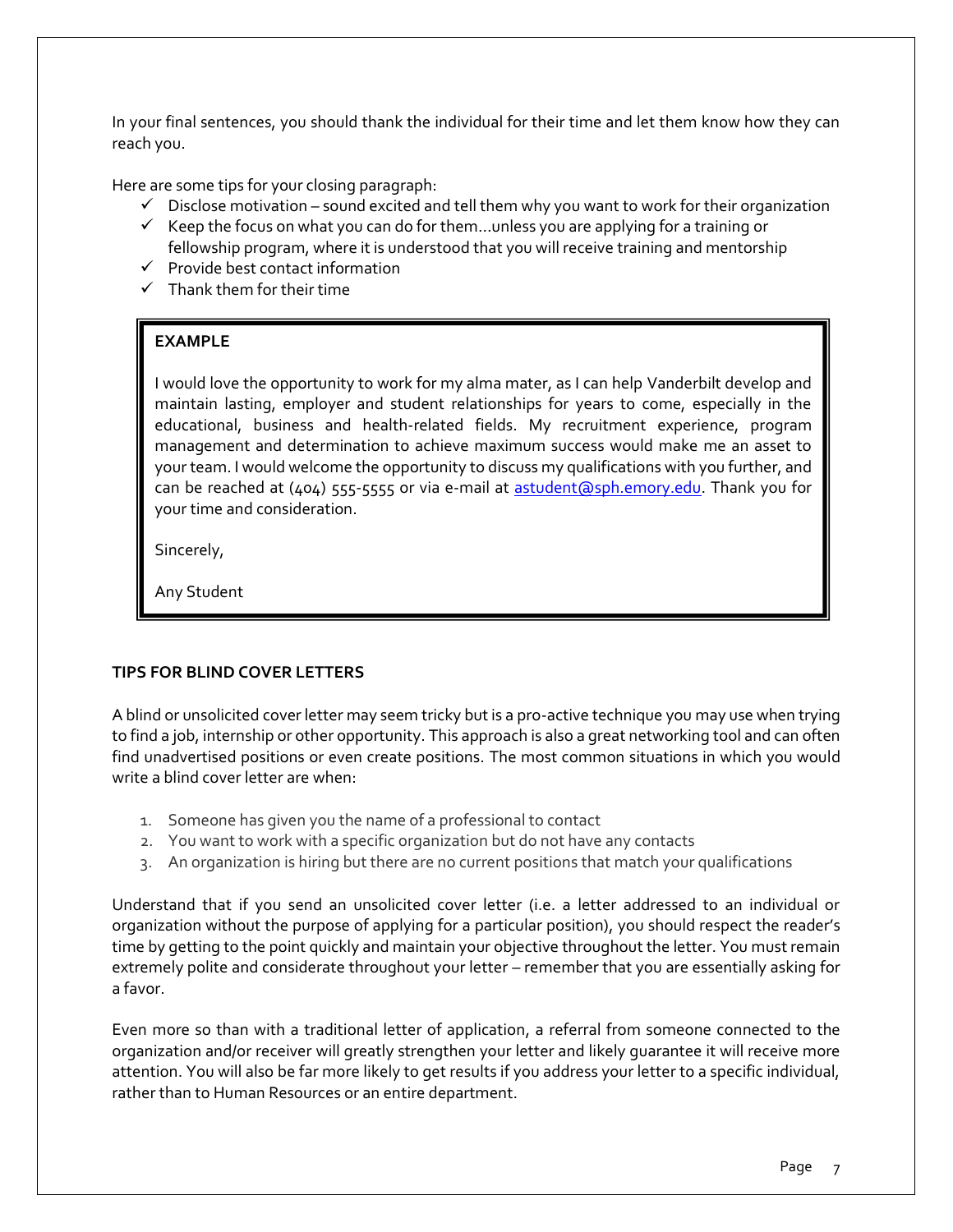As with a traditional cover letter, your first paragraph should indicate how you obtained the individual's contact information (e.g. from a referral, from a website, etc.) and your objective (e.g. to learn more about the organization, the field, etc.). If you want to set up a meeting or telephone call (which clearly you do), say so. Be explicit and brief.

#### **EXAMPLE**

Dear Dr. Brown,

I received your contact information from Dr. Robert Klein, my professor in my Epidemiology 101 course at the Rollins School of Public Health. Dr. Klein suggested I contact you due to my interest in working in physical activity promotion at the CDC. As a leading researcher within the Division of Nutrition and Physical Activity, I find your work on the build environment intriguing and would be very interested in setting up a time to meet with you to learn more about your career path and about potential internship opportunities in your branch.

Note how no information was assumed. We didn't assume that Dr. Brown knew who Dr. Klein was. We told Dr. Brown how we got her name and we indicated why we're writing (i.e. because we're interested in their work).

- Follow your introduction with a brief overview of your background typically this should be shorter than in a traditional letter of application as you are not responding to any qualifications.
- Resist the urge to provide your life story. Highlight a few key points in your background that you think would apply to the organization at hand.
- Be sure to stay on track with your overall objective, and provide just enough information so that the reader understands where your interests and expertise lie.

The closing paragraph should reiterate why you're writing or what action you hope they allow or take. Make yourself available. Reference your attached résumé if they would like to review it.

#### **EXAMPLE**

An internship within the Division of Nutrition and Physical Activity would be an excellent springboard for my future career in the field. At your convenience, I would welcome the opportunity to meet with you about how best to secure a position working for you or one of your colleagues. I have attached my resume for your review or forward. Thank you in advance for your time and consideration.

In closing, sometimes even the best intended blind cover letters remain unanswered. You should not get discouraged if you do not receive a response. You should also not follow up on an unsolicited cover letter. At this point, if the reader doesn't want to contact you, there's not much you can or should do except to keep reaching out to additional contacts.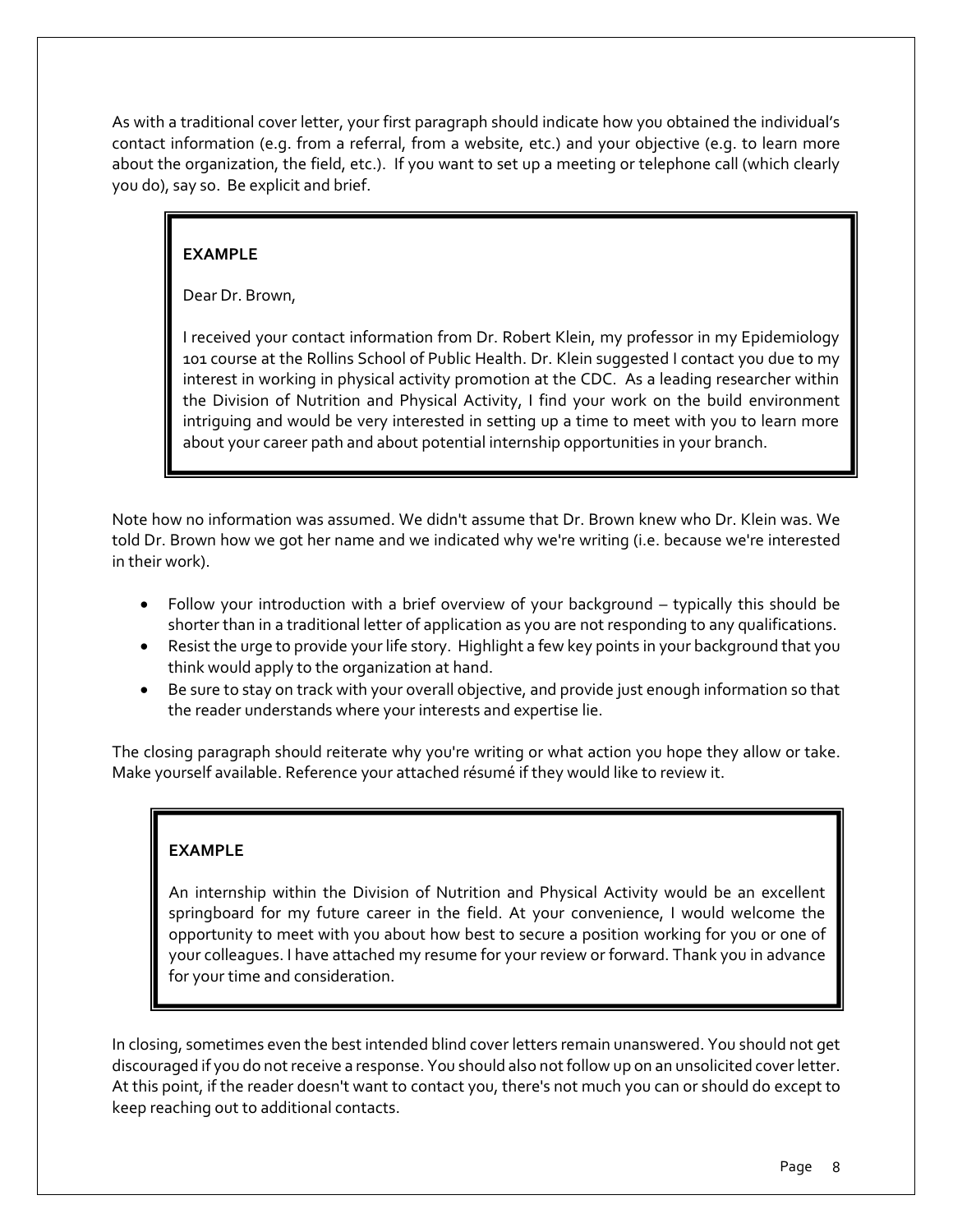#### **FORMATTING YOUR LETTER**

Be sure to use the same header (name, contact info) as on your résumé and same font as your résumé for a nice match. Your letter should be one page maximum, and not too dense with text so as to discourage the reader. When sending your letter, it is a good idea to include it as the first page in the same document with your résumé, so that the receiver need only open one document.

#### **IMPORTANT CONSIDERATIONS**

- Watch out for spelling or typing errors. A sloppy letter will automatically take you out of the running.
- Use the same language from the job description to describe your qualifications and experiences.
- Think about the message you want to convey organize your thoughts before creating a first draft.
- Evaluate your word choices avoid soft statements and back up your skills with evidence.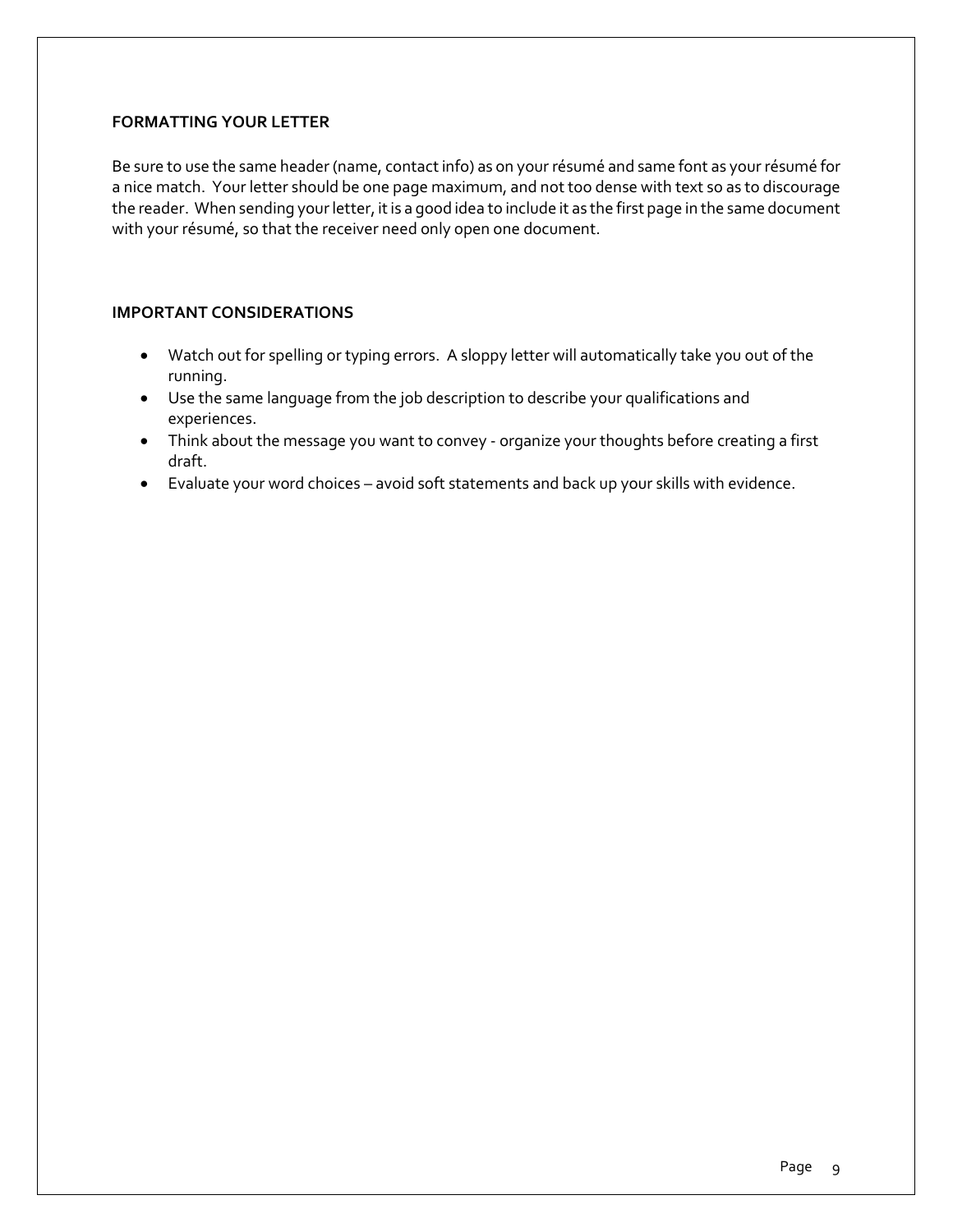# **APPENDIX**

## **SAMPLE JOB DESCRIPTION & COVER LETTER**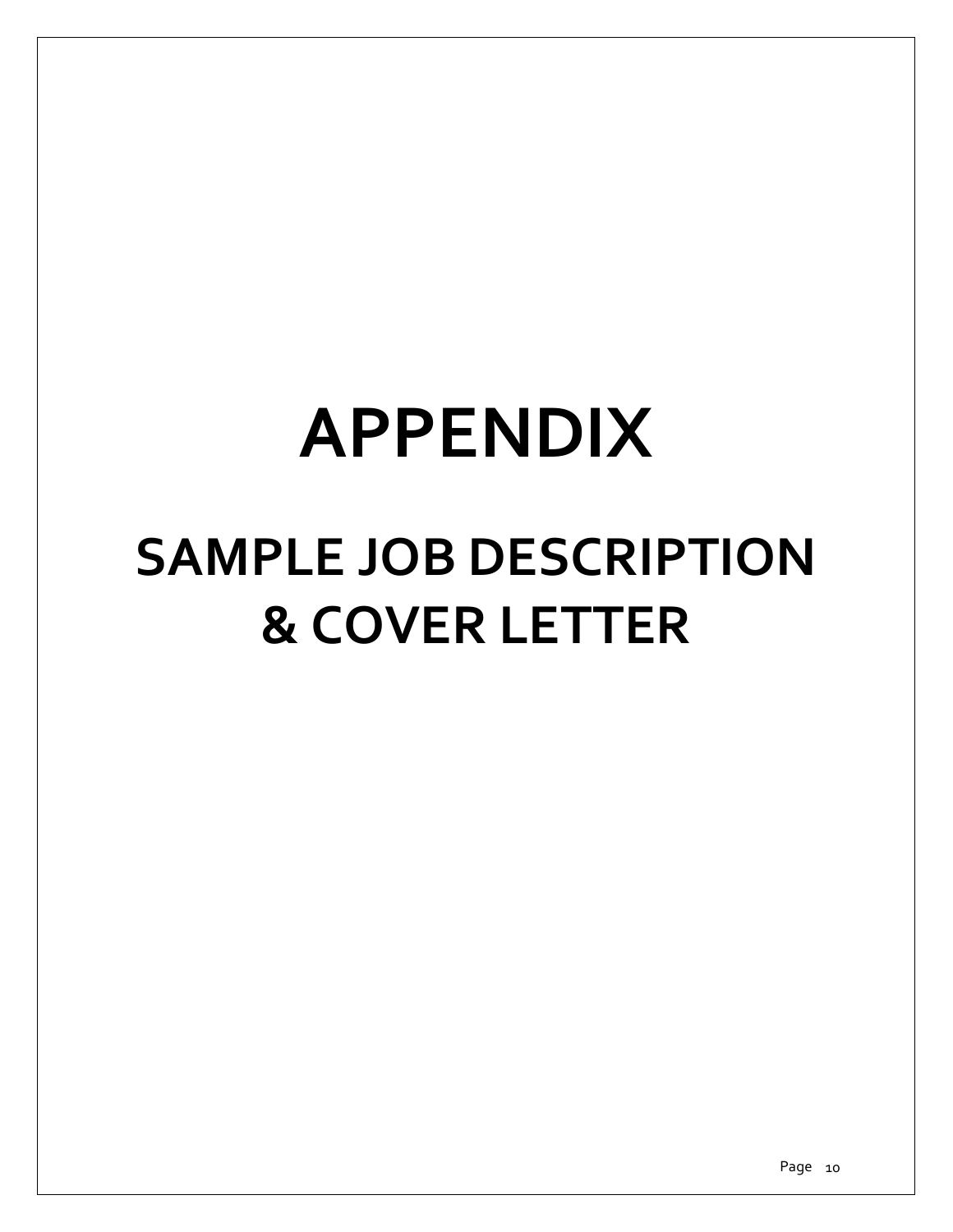## **Sample Job Description**

#### **Position Description:**

The XYZ County Health Department is seeking a full-time Public Health Educator to plan, implement, and evaluate public health programs that promote awareness of health issues, healthy behaviors, and improved health and wellness in XYZ County. The health educator works independently and in teams to develop audience- appropriate health promotion strategies, educational programs, and print and electronic materials; deliver engaging presentations and outreach at community events; and utilize program evaluation strategies to assess and report on outcomes.

The successful candidate will possess strong knowledge of health issues (including but not limited to nutrition, physical activity, tobacco, and cardiovascular health), health behavior theories, evidence-based health promotion practices, instruction and learning principles, program evaluation techniques, and current developments in public health. Additionally, the successful candidate will have demonstrated strong research, writing, and public speaking skills, as well as the ability to tailor communication and presentation style to a variety of audiences (including scientific, public health, and lay audiences). Position requires creativity, initiative, and the ability to establish and maintain effective collaborative relationships with local health officials, professional and community groups, and the public.

#### Requirements:

Bachelor's degree required, MPH preferred.

2+ years of experience with public health programming and education, community engagement, and marketing and dissemination activities.

General understanding of basic statistics and fiscal planning, and competency in Microsoft Office applications, particularly Word, Outlook, Excel, and PowerPoint, are required.